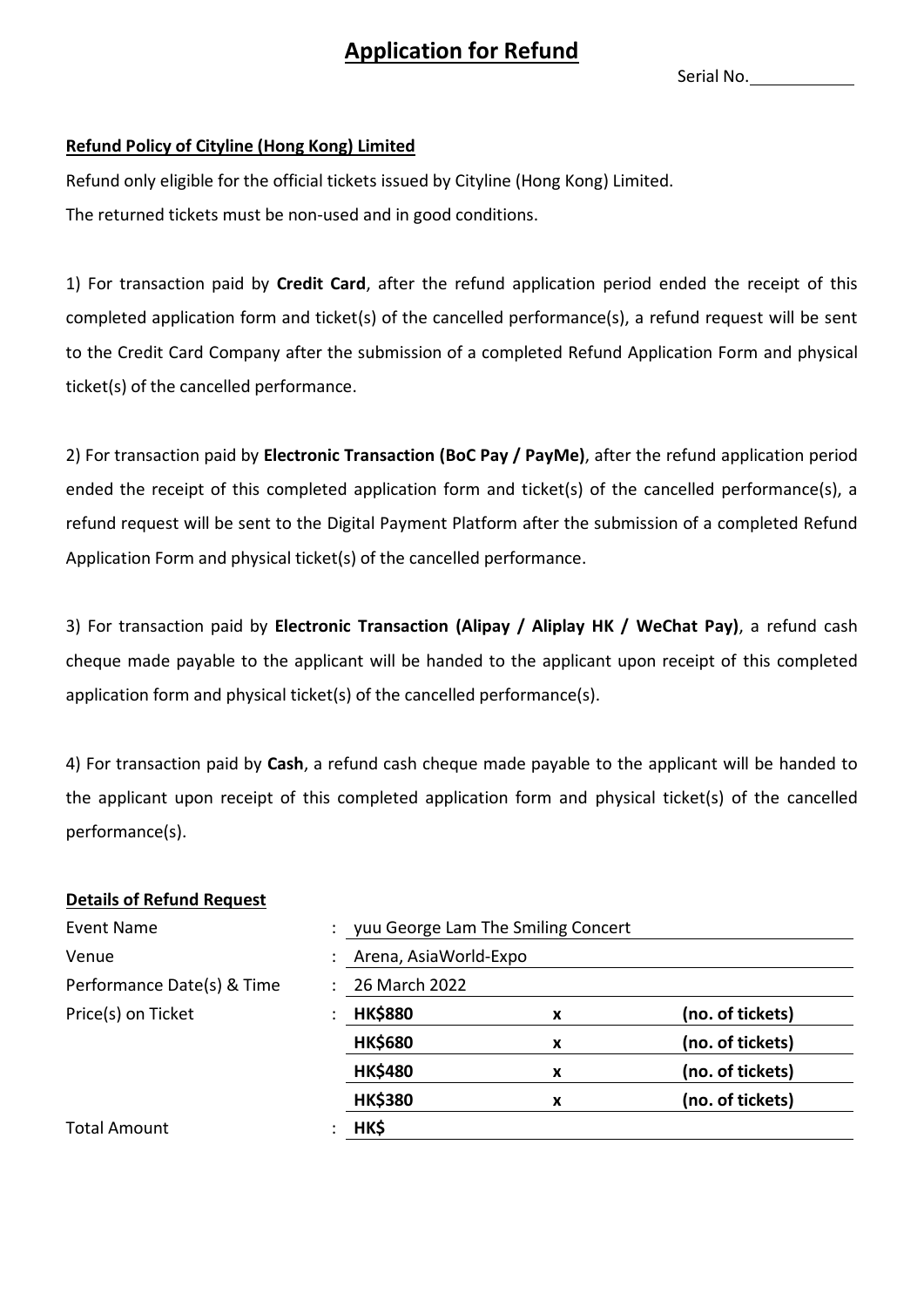| Paid by | <b>Alipay</b>  | <b>Alipay HK</b>                |  |  |  |
|---------|----------------|---------------------------------|--|--|--|
|         | <b>BoC Pay</b> | <b>Credit Card</b>              |  |  |  |
|         |                | (AE / Master / UPOP / Visa)     |  |  |  |
|         | PayMe          | <b>WeChat Pay</b>               |  |  |  |
|         | Cash           |                                 |  |  |  |
|         |                | (*Please circle as appropriate) |  |  |  |

Applicant's Details:

| Name of Patron (Name on credit card / digital : |  |
|-------------------------------------------------|--|
| payment platform used for transaction)          |  |
| Email Address                                   |  |

3. Contact Telephone No. 2008 (2008) 2012 2022 2023 2024 2022 2023 2024 2022 2023 2024 2022 2023 2024 2022 2023 2024 2022 2023 2024 2022 2023 2024 2022 2023 2024 2023 2024 2023 2024 2023 2024 2023 2024 2023 2024 2023 2024

**-- Attached a total of \_\_\_\_\_\_\_\_\_\_\_\_\_\_\_\_\_ nos. of returned tickets with serial number(s) (printed at**  the back of the ticket(s)): **with a set of the set of the set of the set of the set of the set of the set of the set of the set of the set of the set of the set of the set of the set of the set of the set of the set of the** 

## **Declaration**

- $\Box$  I fully understand the above mentioned refund policy.
- □ I received the refund by cash cheque, total amount HK\$\_\_\_\_\_\_\_\_\_\_\_. (Only applicable to Electronic

Transaction (Alipay / Aliplay HK / WeChat Pay) and cash transaction refunds)

Date : \_\_\_\_\_\_\_\_\_\_\_\_\_\_\_\_\_\_\_\_\_\_\_\_\_\_\_\_\_\_\_\_\_ Signature :